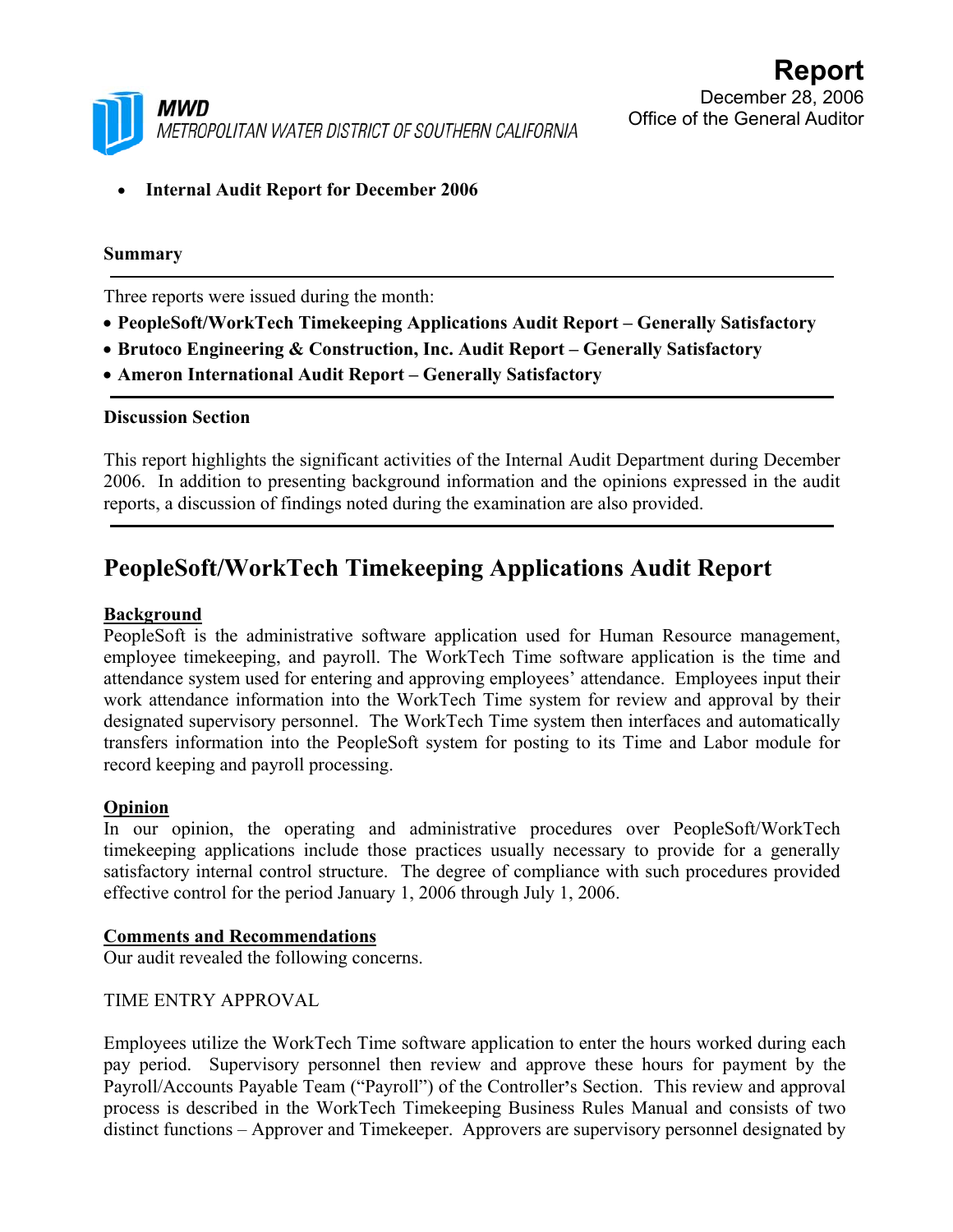a Group Manager to approve employee time entries. Timekeepers, on the other hand, ensure that employees enter their time accurately and on a timely basis. The Timekeeping Business Rules Manual requires that employees' recorded time is approved prior to its posting to the PeopleSoft Time and Labor modules.

During our review of timekeeping records for the 1,936 active employees during the period January 1 through July 1, 2006, we noted that the documentation supporting the payment of nonpremium pay time (mainly straight pay time) for 60 employees on an average basis per pay cycle could not be located. We did note after a pay cycle is closed, it is often necessary for Payroll to post corrective entries in PeopleSoft. However, we could not locate approving documentation for these items.

We recommend that the Payroll procedures be updated to generate a list of timekeeping data corrections done by Payroll for Approvers' review and approval.

### WORKTECH INTERFACE TO OTHER APPLICATIONS

WorkTech Time data is used to populate reports for the Systems Maintenance Management (Maximo) application, the Apprenticeship Program Application (APA) and the Information Technology Metrics (ITM) System. These management reports should be reviewed for accuracy and completeness for both the WorkTech and PeopleSoft applications.

As noted in the previous comment, it is often necessary for the Payroll/Accounts Payable Team to post corrective entries to the PeopleSoft application after a pay cycle is closed. However, we understand that current procedures do not require that these corrections also be posted to the WorkTech application on a "post closing" basis. Accordingly, this may result in selective data elements in PeopleSoft to be different than those in the WorkTech application. We also noted that since management reports created in Maximo, APA, and ITM are populated by data from the WorkTech application, staff should perform an analysis of PeopleSoft and WorkTech to reconcile any data discrepancies. However, we could not locate such reconciliations.

We recommend that Payroll/Accounts Payable Team management establish procedures to ensure data integrity by checking the timekeeping data for accuracy and completeness before it is used for generating management reports.

## ACCESS TO TIMEKEEPING DATA

Employees' access to the WorkTech and PeopleSoft Time and Labor data is maintained by IT Security Team and should be based upon employee job responsibilities. Payroll should periodically review employees' access for appropriate permissions. Furthermore, this access to modify data elements should include a mechanism to retain a history of changes to enable a review or reconstruction of the changes.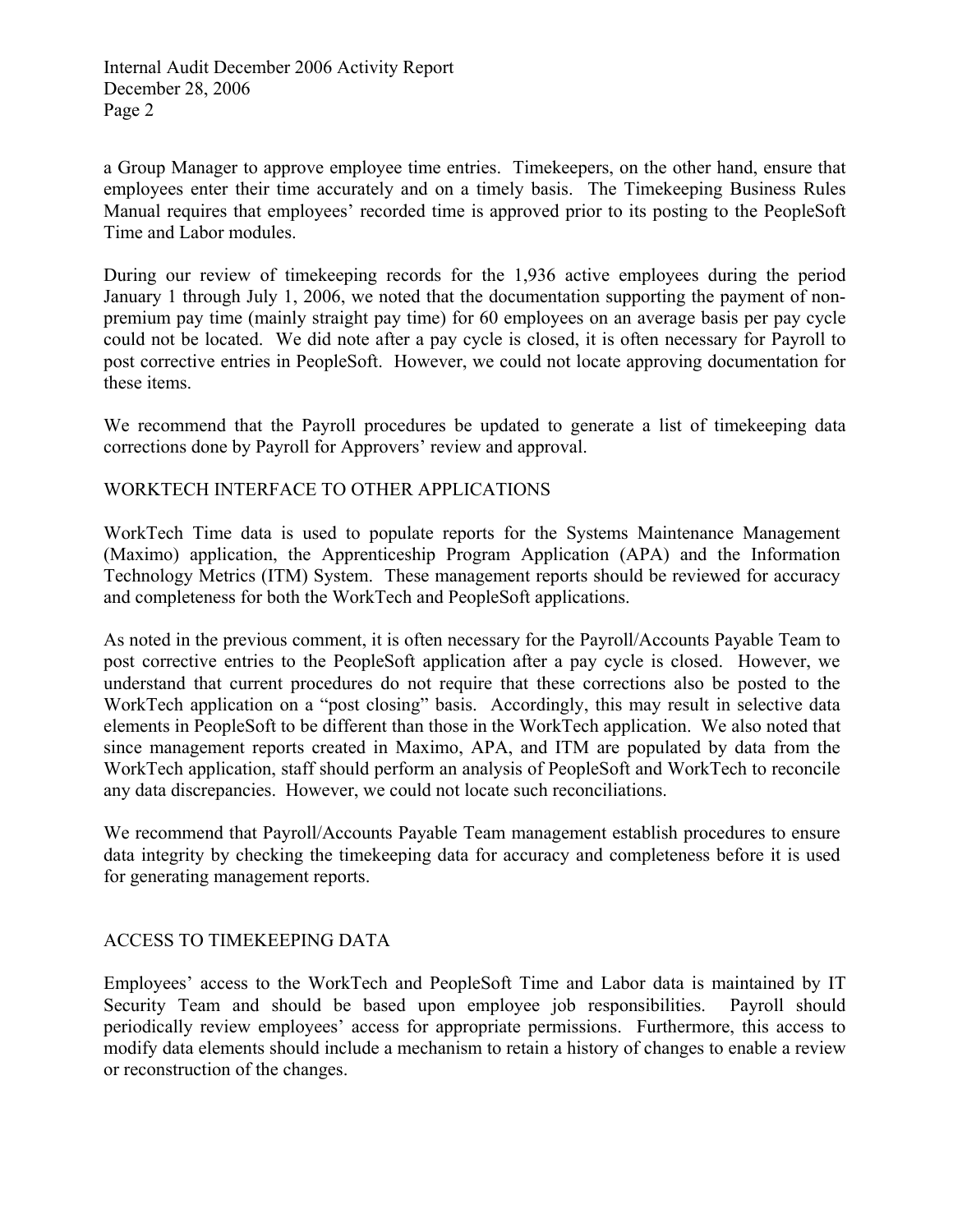During our review we noted data access concerns regarding permissions to modify production data in WorkTech and PeopleSoft. In addition, we noted that a history of the changes to certain access records could not be located.

We recommend that Payroll:

- Perform periodic reviews of the employees' access authorization to WorkTech data in production.
- Retain permissions to modify the "Timekeeping Group" table information only in one application.
- Maintain a history (audit trail) of changes to "Timekeeping Group" table.

# **Brutoco Engineering & Construction, Inc. Audit Report**

### **Background**

The Weymouth Water Treatment Plant Improvement Program was established to implement multiple projects to ensure plant reliability and compliance with water quality and environmental regulations. As part of the program, Metropolitan awarded a construction contract effective May 19, 2005 to Brutoco for \$3,136,400 in April 2005. In this contract, Brutoco agreed to replace the existing filter surface wash system in Filter Building No. 1. As of September 30, 2006, this project was completed and \$2,895,885 was paid to Brutoco.

## **Opinion**

In our opinion, the accounting and administrative procedures over the Brutoco contract include those practices usually necessary to provide for a generally satisfactory internal control structure. The degree of compliance with such procedures provided effective control during the period from contract inception of May 19, 2005 through September 30, 2006.

#### **Comments and Recommendations**

During our review, we noted comments relating to timely issuance of extra work orders.

## TIMELY ISSUANCE OF EXTRA WORK ORDERS

Extra Work Order (EWO) is a written change order issued after the execution of a construction contract to authorize a change in the work (scope, method, materials, and equipment) that typically involves additional cost and/or time. EWOs should be processed on a timely basis and signed by engineering management and the contractor to ensure only contractually authorized work is performed and to ensure prompt contract payments.

During our review, we noted that an EWO was not processed on a timely basis. Specifically, we noted that the EWO was executed in September 2006 although actual work was completed in April 2006 and a "provisional" (advance) payment was made in May 2006. Furthermore, a notice of completion of the construction work was filed in the Office of County Recorder on July 24,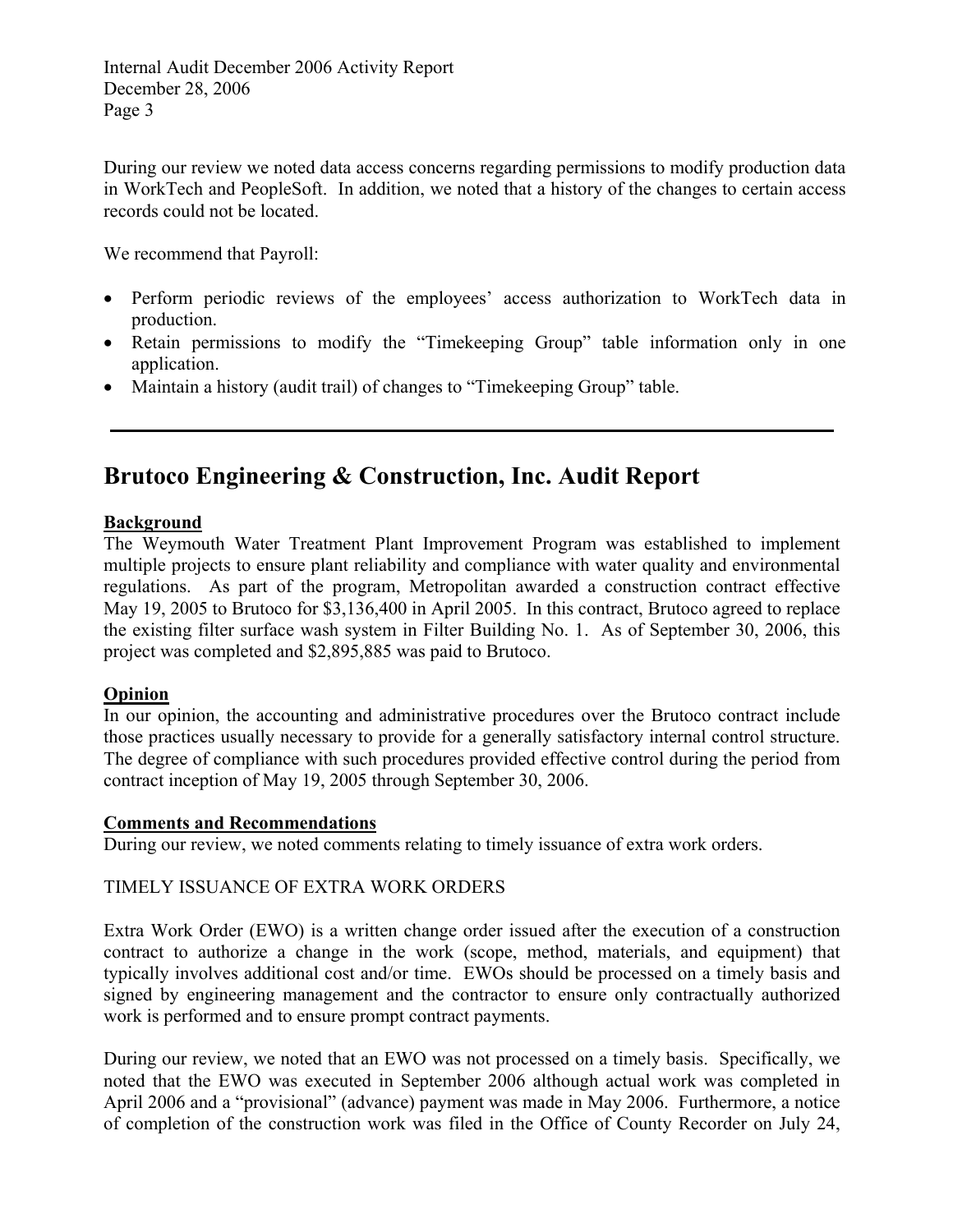Internal Audit December 2006 Activity Report December 28, 2006 Page 4

2006. Due to the late process of the EWO, the final payment to the contractor could not be released within 60 days of the date of completion. It should be noted that Specifications No. 1506A requires Metropolitan to pay the contractor the remaining contractual amount including retention payments within 60 days of the date of completion, otherwise, interest will be accrued at a rate of 2% per month.

We recommend that Engineering management remind staff of the importance of processing contract documentation on a timely basis to ensure compliance with contractual terms and conditions.

## **Ameron International Audit Report**

#### **Background**

Metropolitan's Board authorized final design of the Skinner Oxidation Retrofit Program (Skinner ORP) and the Skinner Expansion No. 4 in July 2003. The addition of ozone at the Skinner plant will remove blend restrictions and lower disinfection by-product levels for compliance with Stage 1 and Stage 2 of the U.S. Environmental Protection Agency's Disinfectants/Disinfection By-Products Rule. The Skinner ORP facilities are being constructed under multiple phased contracts. To meet Skinner ORP scheduled on-line by January 2009, Metropolitan awarded a \$8.545 million procurement contract to Ameron to custom make steel pipes and install them underground before another contractor can commence work on the ozone contactors and related facilities. As of September 30, 2006, the Ameron contract is approximately 74% complete and \$6.346 million has been paid to Ameron.

#### **Opinion**

In our opinion, the accounting and administrative procedures regarding our review over the Ameron contract include those practices usually necessary to provide for a satisfactory internal control structure. The degree of compliance with such policies and procedures provided effective control during the period from contract inception of March 22, 2005 through September 30, 2006.

#### **Comments and Recommendations**

During our review, we noted comments relating to compliance with contractual terms and conditions, which are presented in detail.

#### COMPLIANCE WITH CONTRACTUAL TERMS AND CONDITIONS

Compliance with contractual requirements is necessary to ensure accurate accounting records, proper supporting detail, and adequate control over the administration of the agreement. Compliance with contractual terms also ensures that parties fully discharge their obligations and exercise their rights. For the Ameron contract, Specifications No. 1519 identifies criteria to properly administer the contract.